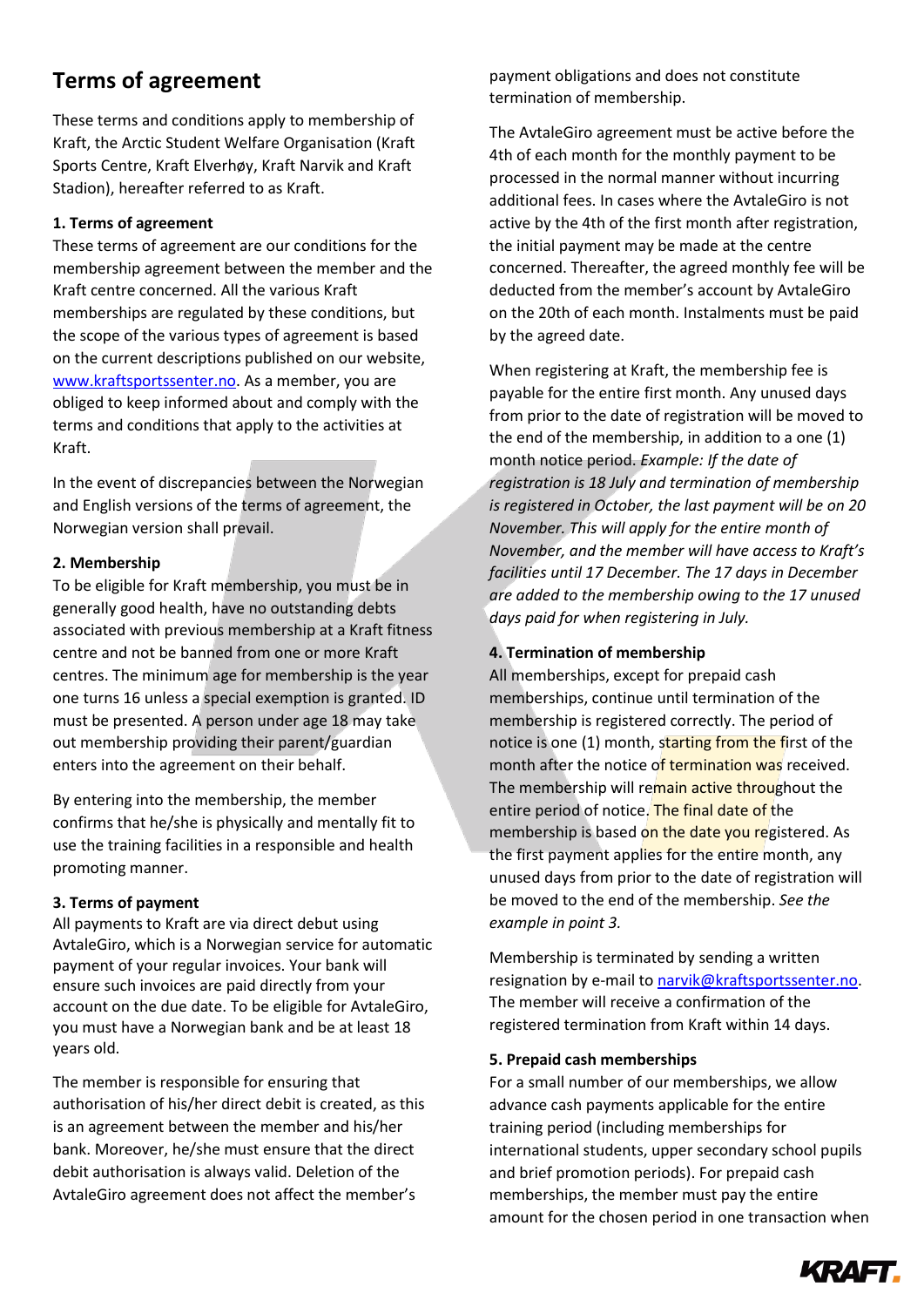registering. The member must pay the membership fee regardless of the amount they train. No price adjustments will be made during the period of the cash membership, and the agreement may not be terminated during the prepaid period. Prepayments are non-refundable.

# **6. Termination of membership/Overdue instalments/Breach of agreement**

In the event of overdue payment, reminder fees and charges will be incurred in accordance with the current rules concerning the recovery of overdue pecuniary claims. In the event of unpaid instalments, the claim will be transferred to a third party to follow up the claim and, if necessary, to a debt collection agency. In the event of three or more unpaid instalments, the fitness centre will ban the member until the claim is settled or terminate the membership and charge a penalty fee equivalent to remaining value of the agreement. However, this will not impact on the unpaid claims.

In the event of behaviour in breach of Kraft's terms of agreement or other regulations, such as rules or conduct or safety rules, the centre may expel the member with immediate effect and ban him/her for up to one year or terminate his/her contract with immediate effect without obligation to refund the membership fee he/she has paid. In the event of a ban, the member will be bound by the terms of his/her membership agreement but will not have access to Kraft's facilities.

# **7. Transfer of membership**

Membership is personal and may not be used by or transferred to others. Kraft retains the right to transfer the agreement with all rights to a third party.

# **8. Responsibility**

The member is responsible for ensuring that his/her correct personal details are registered in Kraft's systems. These details may be updated via "My page" or by contacting your primary fitness centre. The member is also responsible for claiming any discounts he/she is eligible for (student price, staff discount, etc.). The member is also responsible for ensuring that the correct amount is deducted each month, and Kraft is not obliged to reimburse the difference if the member has not claimed the correct discount. Furthermore, the member is responsible for notifying Kraft about the ending of any discount /change of price group if he/she no longer meets the requirements for the discount.

All training and use of the centre at the member's own risk, including loss or damage of personal clothing and possessions. Kraft accepts no liability for the theft or loss of a member's personal property.

### **9. Access**

Membership cards and membership are personal and may not be loaned to others. Members are not permitted under any circumstances to admit others to the centre. If this rule is breached, the member responsible will incur a fee of NOK 1,500.

If a member loses his/her membership card, he/she must notify Kraft immediately. If Kraft suffers any form of financial loss (theft, vandalism, etc.) due to the member's lost access card before the card is reported as missing, the member may be held liable for any loss/damage. The member will be charged for a new membership card based on the current price list.

The member must register his/her card at the entrance every time he/she trains at the centre. If you forget your card, you must contact an employee at Kraft who will admit you to the centre upon presentation of valid ID. If you are granted access in this manner several times, Kraft reserves the right to refuse access to the centre until you present a valid membership card or obtain a new membership card.

# **10. Video surveillance**

Video surveillance may occur at Kraft's fitness centres. The purpose of such video surveillance is to prevent vandalism, theft, robbery and other criminal acts, as well as to have extended security control of entrances to prevent misuse of key cards and other unlawful access. The video surveillance is undertaken in compliance with Norwegian privacy legislation. For more information about the Arctic Student Welfare Organisation's privacy policy, please click here: [https://samskipnaden.no/om](https://samskipnaden.no/om-samskipnaden/personvern)[samskipnaden/personvern](https://samskipnaden.no/om-samskipnaden/personvern)

#### **11. Marketing**

Members cannot reserve themselves against receiving information about membership, membership conditions and other important information pertaining to your fitness centre and membership.

#### **12. Rules of conduct**

Members are obliged to comply with our rules of conduct. Furthermore, members are responsible for keeping updated with our rules of conduct. These rules are published on Kraft's website.

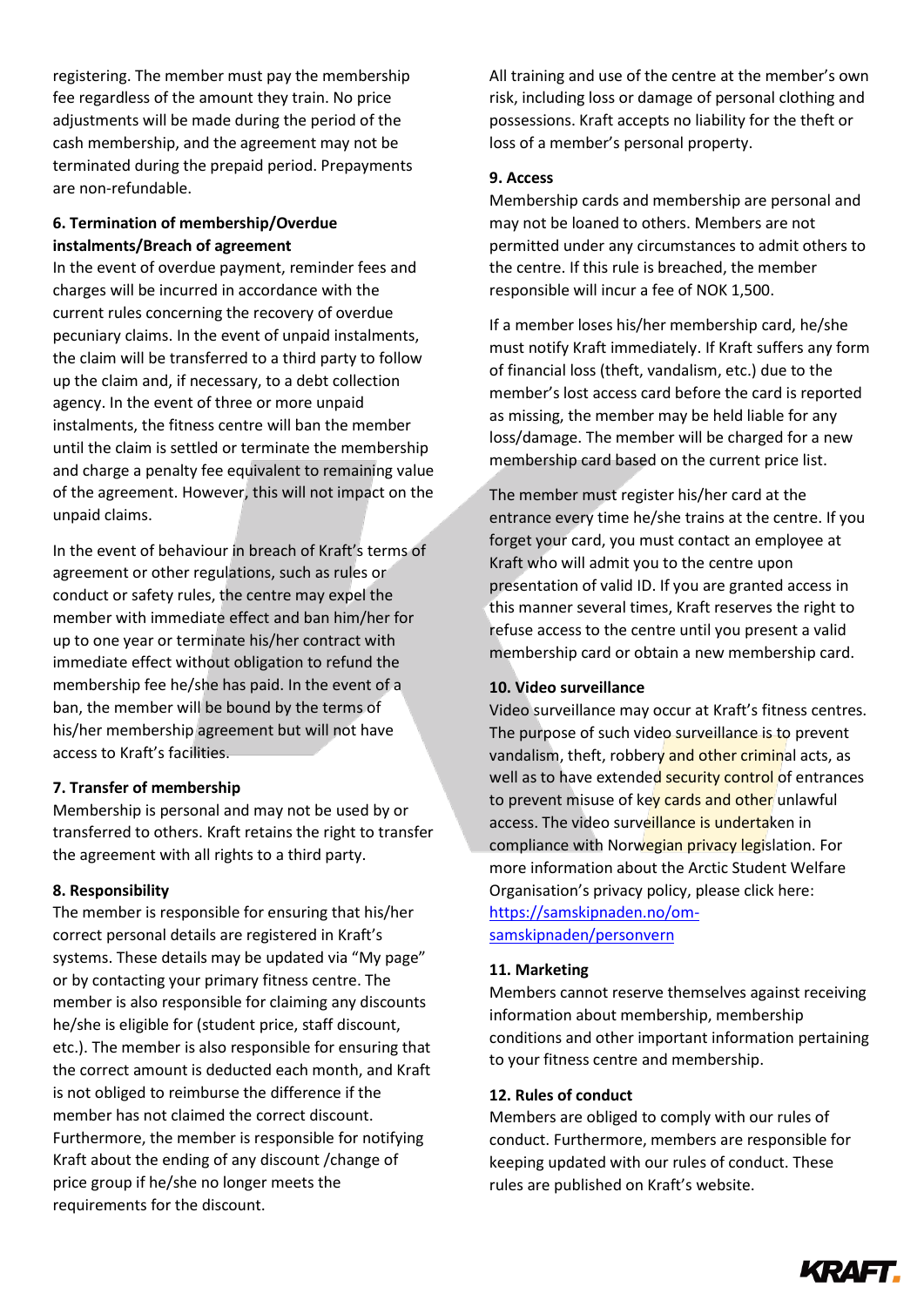#### **13. Clean fitness centre**

Kraft has entered into an agreement concerning "Clean Fitness Centre" with Anti-Doping Norway because we want a clean, healthy and healthpromoting training environment at our fitness centres. Consequently, the use of doping agents (stimuli/steroids, etc.) among our members is not tolerated. As a member of Kraft, you distance yourself from use of doping agents and are familiar with the fact that use of such substances constitutes a material breach of the membership agreement, which gives Kraft the right to terminate the membership agreement with immediate effect without obligation to refund the membership fee paid. Any member who breaches of our anti-doping rules will receive a threeyear ban from Kraft. By accepting our terms of agreement, the member commits to this declaration:

"I commit to not using doping agents (stimuli/steroids, etc.) that appear on the specific anti-doping list for fitness centres. I am aware that this list is published on www.rentsenter.no. Kraft has entered into an agreement concerning performance of doping controls with Anti-Doping Norway. If there are signs or symptoms of the use of doping agents at the fitness centre, I am aware that I will be summonsed to a meeting. During this meeting, I will be presented with a doping control agreement requiring me to provide a sample while at the fitness centre, if the signs of possible use of doping agents persist. Failure to sign this declaration will be regarded as a material breach of my membership agreement and Kraft will have the right to terminate the agreement."

As of 1 July 2013, the use of doping agents is against the law, pursuant to Section 24 a) of the Medicines Act. Use or suspicion of use of doping agents at Kraft can be reported to the Police.

#### **14. Membership freeze**

Freezing your membership is an opportunity to take a temporary break for a period without paying the ordinary membership fee. When a membership is frozen, the member will not have access to Kraft. All members are entitled to freeze their membership for up to two months during a 12-month period by paying a monthly administration fee. You may arrange this by registering the freeze period via "My page".

During the active binding period, the member may freeze his/her membership for up to two months without incurring a fee. The binding period will then be extended by the same number of months as the membership is frozen. When the binding period has

expired, the member is entitled to freeze his/her membership in accordance with the normal "freeze rules" for up to two months per calendar year. This incurs an administration fee of NOK 49 per month.

Memberships may only be frozen for complete calendar months. The membership will begin to run again automatically when the agreed freeze period ends. It is not possible to terminate memberships while they are frozen or to freeze a membership during the period of notice.

Applications to freeze memberships for longer periods will be assessed on a case-by-case basis. Circumstances in which longer freeze periods may be granted include sick leave of more than one month's duration and temporary posting in connection with work/education and military service. Send a written application supported by relevant documentation to your primary centre. Applications must be made prior to the freeze period or, in the event of injury or illness, as soon as possible after the illness/injury occurs.

Freeze of membership with retrospective effect will not be granted. The member will receive a response to their application within 14 days.

#### **15. Changes**

The centre reserves the right to change its service provision. Kraft retains the right to change its prices and conditions.

Notification is not required for price rises equivalent the increase in the consumer price index, and such rises do not entitle the member to the right of cancellation. When entering into a discounted membership (student, **company, promot**ion, etc.) the price may be adjusted **automatically, and without** further notice, to the ordinary price in accordance with the current price and any price guarantee. It is the member's responsibility to present documentation confirming that the discount should be continued beyond any binding period. Kraft offers the member a price guarantee for the monthly fee when entering into a membership agreement with a binding period. However, this does apply if the membership is entered into based on a campaign that defines the price structure.

Kraft must notify of any changes it considers to be of a certain significance and in disfavour of the member a minimum of one month before the change takes effect. In such circumstances, the member is entitled to terminate the agreement in accordance with the stipulated rules for termination of membership.